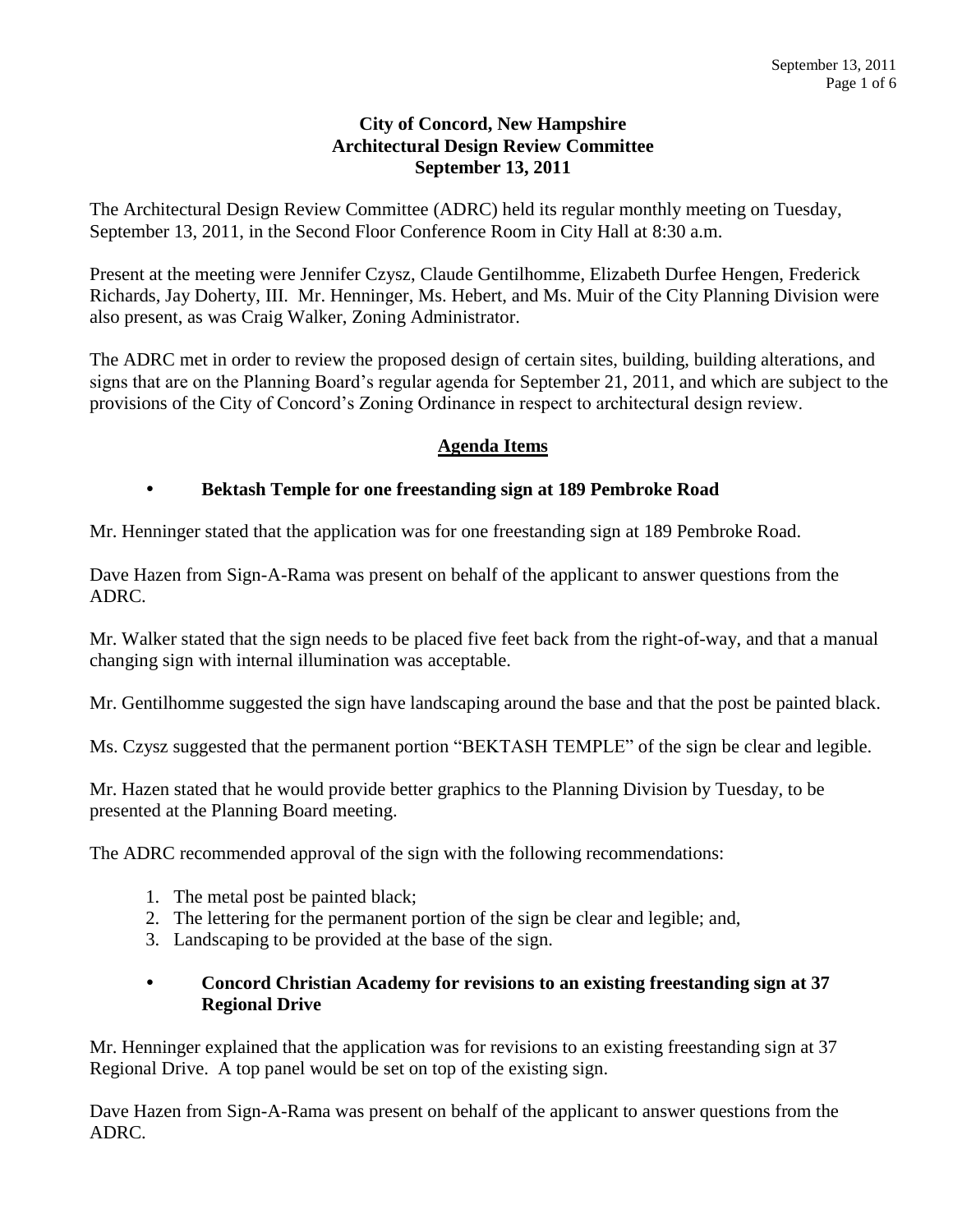Mr. Hazen stated that the sign located on Pembroke Road would be brought to the Regional Drive entrance and set to form a "V" with the other sign. Both signs would be identical, with top panels on both signs and the muted yellow band. Neither of the signs would be illuminated.

Mr. Walker stated that the separation between the signs cannot be greater than 42 inches. Mr. Henninger stated that the application did not reflect the moving of the sign on Pembroke Road and requested that clearer renderings should be provided to the Planning Division by Tuesday for presentation to the Planning Board.

The ADRC recommended approval of the sign as submitted.

### **iParty Halloween Store for one freestanding sign and one affixed sign at 196 Loudon Road.**

Mr. Henninger reported that the application was for one freestanding sign and one affixed sign at 196 Loudon Road.

There was no one present on behalf of the applicant.

Mr. Walker stated that the sign is identical to the one from last year, and because the sign will be up for more than the 45 days allowed for a temporary sign, the applicant must apply for a permanent sign.

Mr. Henninger stated that when the freestanding sign was lighted last year, it created a nuisance by blinding the vehicles driving west on Loudon Road. The signs were lit from the ground up with unshielded lights.

The ADRC recommends approval of the graphics as submitted, but stated that any lighting must be fully shielded.

# **Manchester Street Pizza & Deli for a replacement panel in an existing freestanding sign at 15 Manchester Street.**

Mr. Henninger reported that the application was for a replacement panel in an existing freestanding sign. He stated that the top panel is the one being replaced.

There was no one present on behalf of the applicant.

Ms. Czsyz stated that the graphics are readable, but would suggest that the applicant clean up the rust on the pole.

The ADRC recommends approval of the sign as submitted, and suggests the rust on the pole be cleaned up.

# **Subway for one affixed sign at Wal-Mart at 34 Loudon Road.**

Mr. Henninger stated that the applicant is requesting an affixed sign on the exterior of the building.

Don Reed from Barlo Signs was present on behalf of the applicant to answer questions from the ADRC.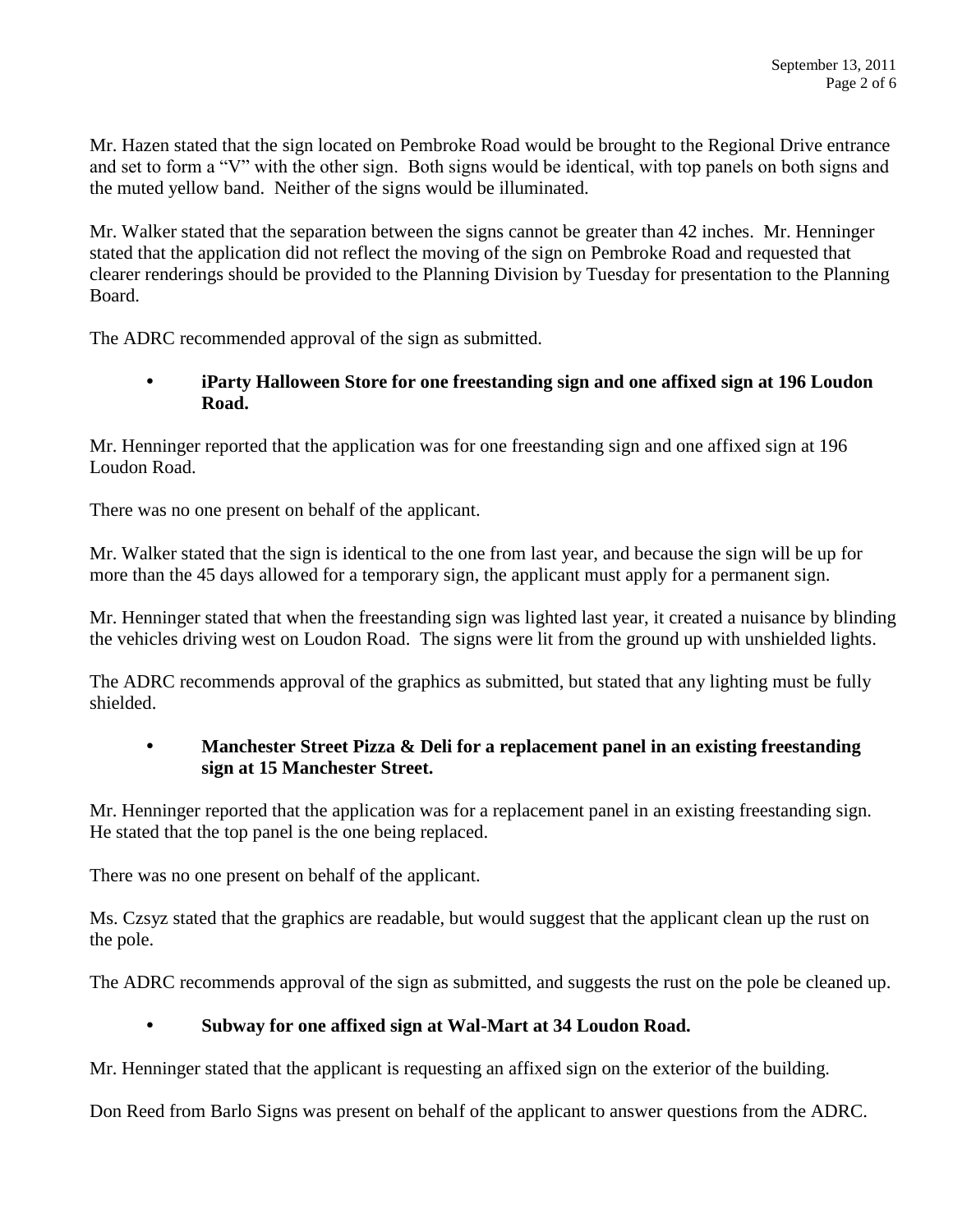Mr. Reed stated that the restaurant is located in the interior of the Wal-Mart and request external signage on the building.

The ADRC approved the application as submitted.

### **TD Wealth for one replacement affixed sign at 143 North Main Street.**

Mr. Walker stated that the overall sign package had previously been approved, and that the applicant was back before the Committee due to an alteration of the original sign package. He stated that this application is to replace one small sign over a doorway.

There was no one was present to represent the applicant.

The ADRC approved the application as submitted.

#### **Building plans and signage for renovations at Applebee's at 260 Loudon Road (2011- 0036)**

Mr. Henninger reported that the applicant requested postponement of this application until the November 8<sup>th</sup> ADRC meeting.

### **Site and building plans for Bindery Redevelopment, LLC, at 43 & 45 South Main Street (2011-0034)**

Ms. Hebert stated that the application was determined complete at the August Planning Board meeting and is set for a public hearing at the September 21, 2011, Planning Board meeting. The applicant proposes to demolish both the Bindery and Aderio buildings and build a multi-tenant office building. The new building is located in the CBP district, which requires the building be built to the right-of-way line; the applicant has applied for a Conditional Use Permit (CUP) to have the building set back and have a widened sidewalk.

Jason Blais from Opechee Construction was present to on behalf of the applicant.

Mr. Blais stated that the building would have three main entrances, and the storefront windows would be aluminum, mimicking the Smile Building.

The Committee found the overall design acceptable but had a number of comments.

Mr. Gentilhomme suggested that the windows on the first floor be brought down to the ground in order to make it seem more pedestrian, and the Committee discussed adding another storefront entrance.

The Committee commented that the building should have a stronger and more detailed cornice line to reflect its location in downtown.

Ms. Hengen suggested that the building should mimic the massing of other downtown buildings which are vertical not horizontal and that some relief should be provided to create vertical shadow lines. She stated that in previous conversations with Steve Duprey, he agreed to break up the massing of the front of the building and carry that around to the north side and back of the building.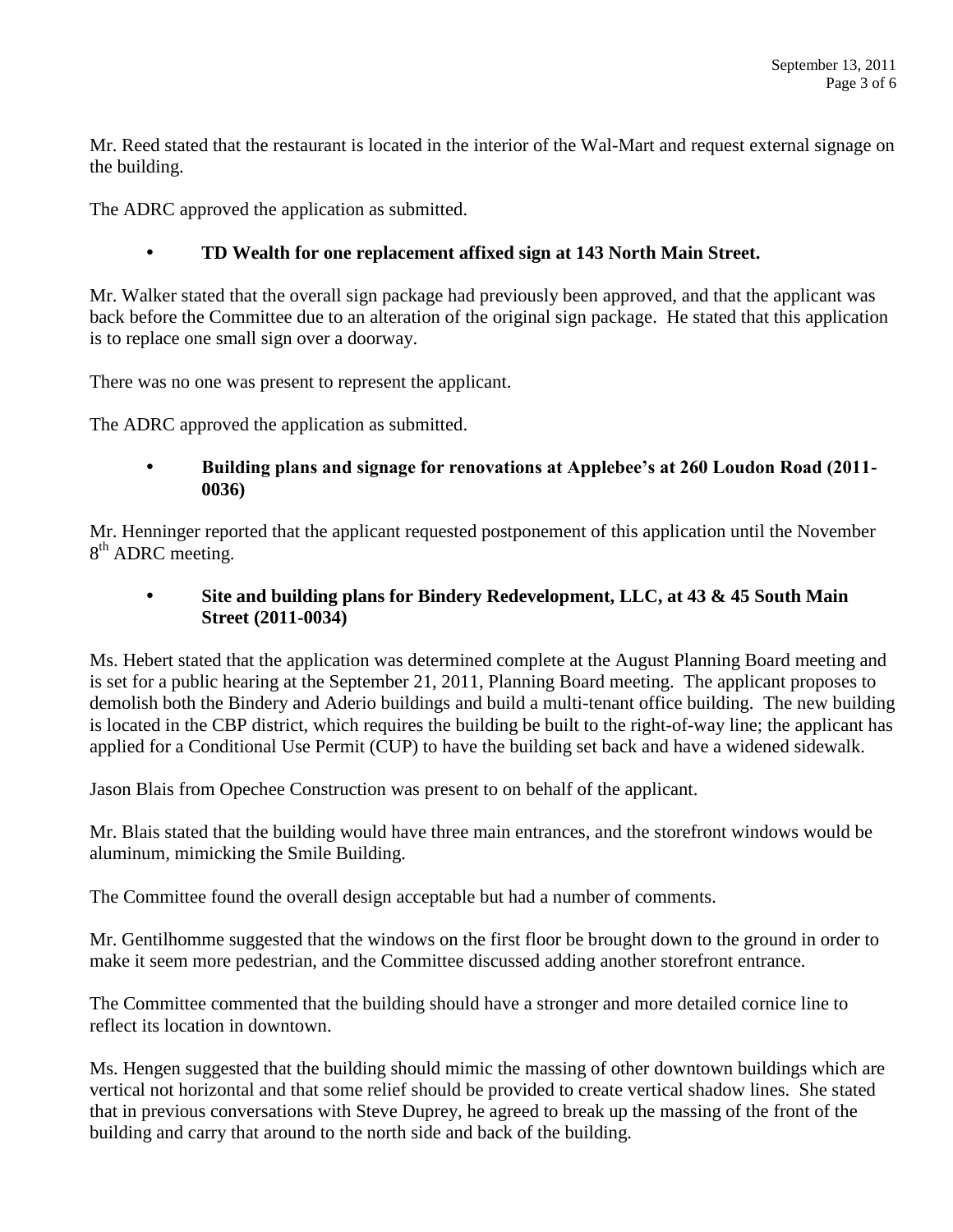Ms. Hengen also stated that in a walk-through of the building with the Demolition Delay Committee, the Committee suggested saving the northern section of the building adjacent to the street and preserving the tie with the historical streetscape.

The ADRC finds the building appropriate, but would like alterations to have it fit in better with the downtown, including stronger cornice lines, providing more vertical reveal to the brick on the upper floors, including mechanical screening and name plate on the revised drawings, and breaking up the distance between the storefront entrances to make it more pedestrian oriented. The ADRC also asked to review any alterations at a later time.

Mr. Duprey arrived at 10:00 a.m. and discussion then continued. Mr. Duprey was advised of the Committee's comments and indicated he would look to address them. He also commented that the east elevation was rather bland, and he would be exploring concepts and would be bringing back revisions for consideration. Mr. Duprey expected to be back with changes several times until a final design was selected.

Mr. Duprey noted that the design of the south façade would be changing at the lower level to address the placement of a Concord Coach exhibit in the plaza between this building and the Smile Building, and the desire of a potential tenant to have basement windows on the south side.

### **Revised building elevations for Concord Housing Authority at 23 Green Street (2010- 0048)**

Ms. Hebert stated that the project was previously approved with the color green on the exterior of the building and that what was constructed was tan with white trim.

John Hoyt from the Concord Housing Authority was present to respond to questions from the ADRC.

Mr. Hoyt stated that the original design was to have Hardi Plank siding, but because of costs, the building is now covered in vinyl siding. They were unable to match the green color using the vinyl siding, and selected the tan color with white trim. He also said that the stained glass window and the porch details would be constructed per the previously approved plan.

The ADRC recommends approval of the revision as submitted.

# **Revised site plan and new building plans for Concord Nissan at 175 Manchester Street (2010-0048)**

Mr. Henninger reported that the new Nissan car dealership was currently under construction, and the Manchester Street realignment project would soon be underway. He explained that a portion of the existing body shop is being kept and a new addition will be built to house offices and utilities. The Planning Board approved the site plan in August, but the architectural design review was tabled to allow the applicant to revise the design.

Architect Jason LeCombe was present on behalf of the applicant.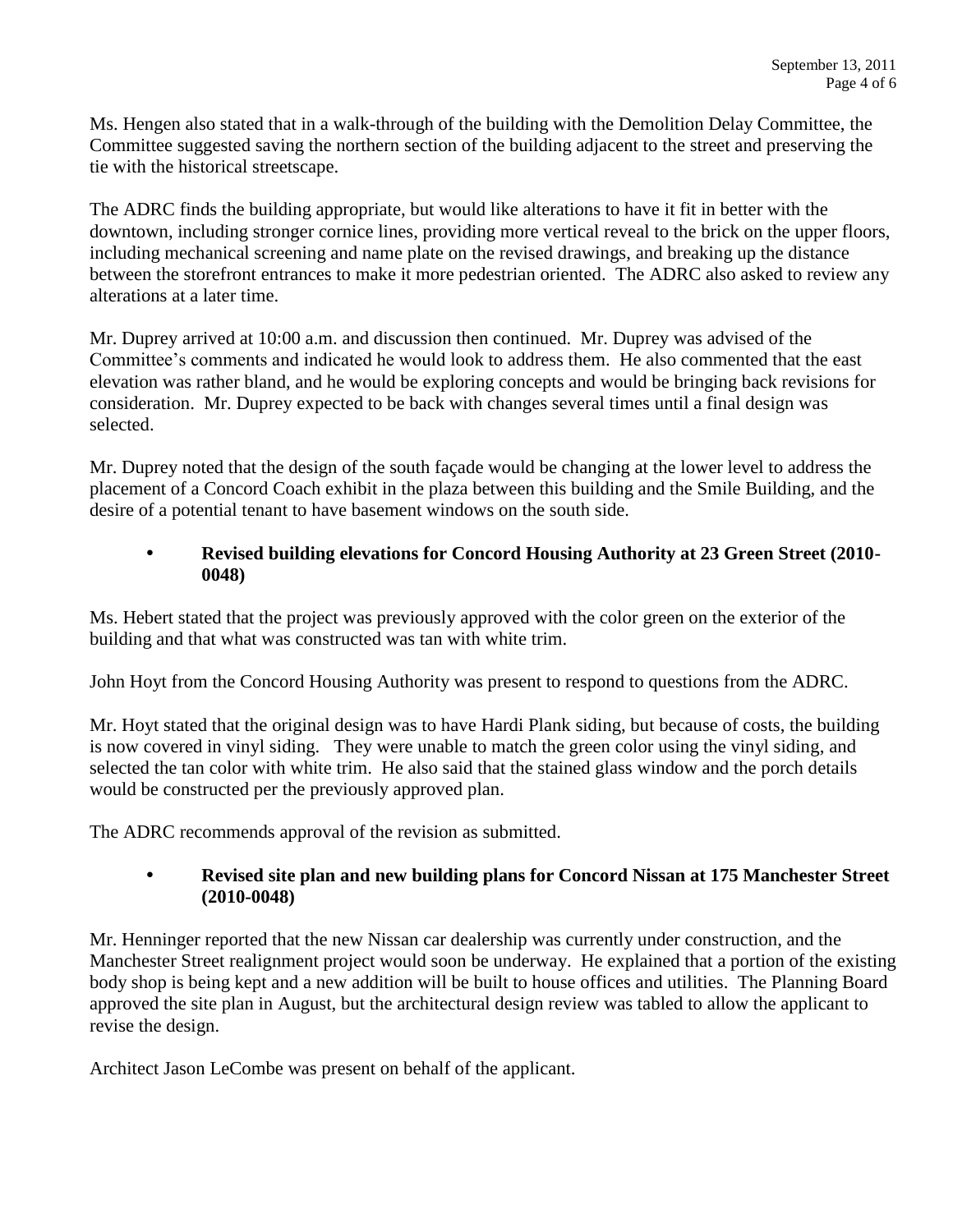Mr. Lecombe stated that they had revised the drawings. He stated that they would be painting the front side of the building to match the Nissan building in color, using vertical siding on the gable ends, and putting a fresh coat of paint on the back side of the building. Mr. Lecombe stated that the new addition will be in split-face blocks. The three overhead doors in the front will be replaced, and the three overhead doors in the rear will be painted to match gray of the Nissan building. The affixed sign proposed would be ten inch red letters matching the Nissan red and would not be illuminated.

The ADRC recommends approval of the revisions as submitted.

# **Site and building plans for Havenwood Heritage Heights at 33 Christian Avenue (2011- 0039)**

Mr. Henninger reported that the application was for a modest change to the entry way facing Hazen Drive. He stated that the existing walkway is uncovered and the applicant proposes to cover the walkway.

Ann Andrus from Cobb Hill Builders was present on behalf of the applicant.

The ADRC approved the changes as submitted.

# **Preliminary consultation for signage at 49 South Main Street (2009-0034).**

Mr. Henninger explained that the applicant was looking for feedback regarding the signage at 49 South Main Street.

Russ Aubertin from Advantage Signs was present on behalf of the applicant.

Mr. Aubertin stated that the original design for the directory sign was revised to include a new design for the top of the directory, including more color. He provided the ADRC with a variety of designs and colors for the new design.

Mr. Gentilhomme said that he wouldn't want to call attention to the directory as there are no other directories on Main Street. Mr. Henninger suggested that this would set a precedent for freestanding directory signs. The directory sign would not be legible from cars driving by and should be more pedestrian oriented.

Mr. Gentilhomme stated that he didn't care for the base of the sign, but liked the sign. Mr. Henninger suggested that the base for the sign be granite and the Committee concurred.

Mr. Aubertin said that the applicant is thinking of having banners for the Visitor Center, the League of New Hampshire Craftsmen, and the Center for Health Promotion, connected to the light poles. Mr. Walker stated that the City Council would have to license the banners.

Ms. Czysz said she would prefer to have bracket signs similar to all the other signs along Main Street. She feels that the directory sign should be used to orient someone once they are at the building, while the address sign should be more prominent.

Ms. Hebert asked if the directory could be mounted to the building.